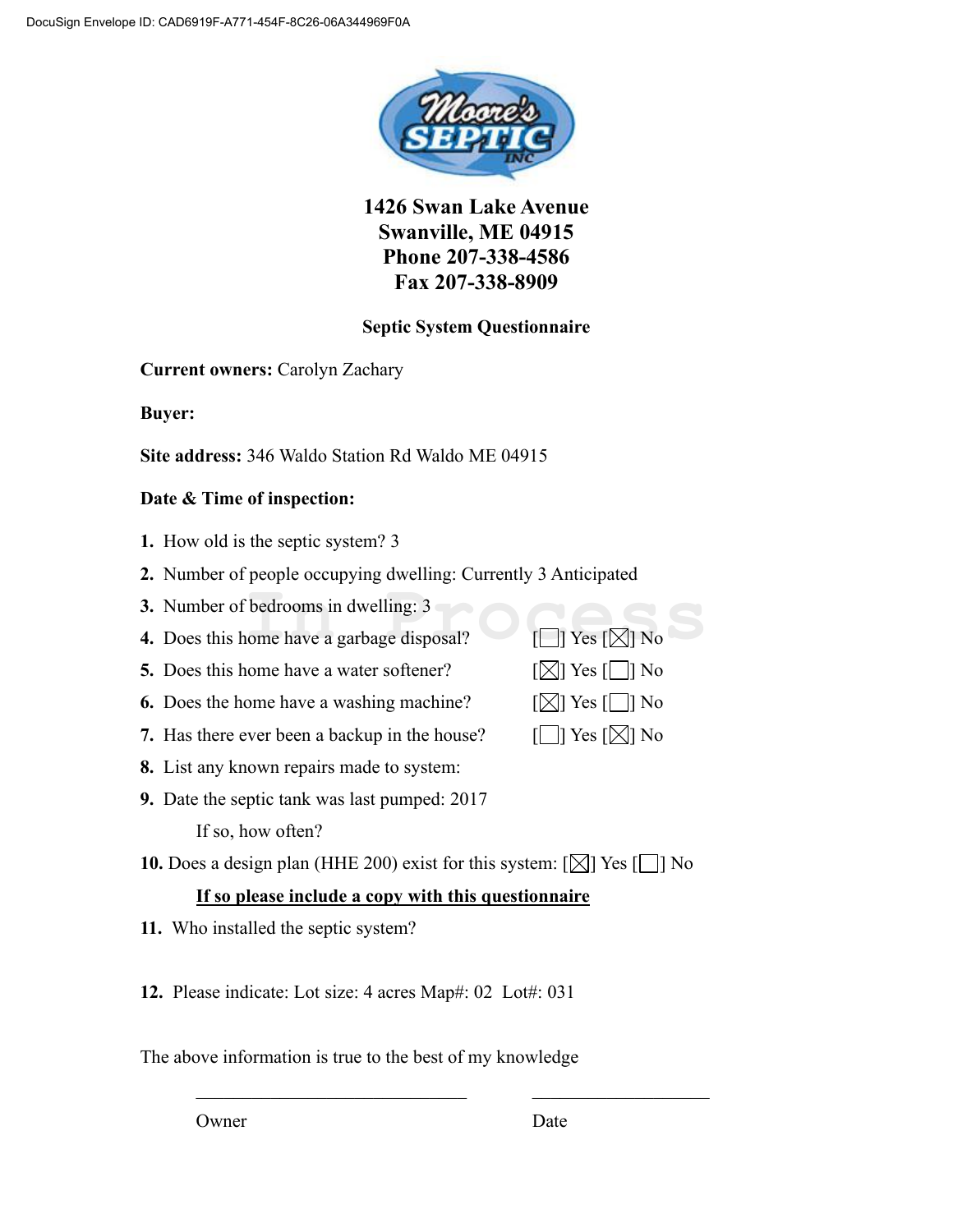

# **INSPECTION REQUEST FORM**

| <b>Inspection Deadline/Date Requested:</b>                    |                                                                                                                     |  |
|---------------------------------------------------------------|---------------------------------------------------------------------------------------------------------------------|--|
| Inspection Only: () Inspect/Pump: $(\Box)$                    |                                                                                                                     |  |
| If pumping, party responsible for payment:                    |                                                                                                                     |  |
| Seller's Name: Carolyn Zachary<br>Agent's Phone: 207.322.9362 | Advantage Real Estate<br>Seller's Agent: <sup>Brian</sup> Walker<br>Agent's Email: Brian. walker@AdvantageMaine.com |  |
| Buyer's Name:                                                 | <b>Buyer's Agent:</b>                                                                                               |  |
| Phone:                                                        | Agent's Email:                                                                                                      |  |
| Buyer's Email:                                                | Agent's phone:                                                                                                      |  |
| Billing address:                                              |                                                                                                                     |  |

Site Address: 346 Waldo Station Rd Waldo ME 04915

Please send all completed forms to **heidi@mooressepticinc.com**

When returning this form please include a completed Moore's Septic Inspection Questionnaire & Owner's consent agreement (to be completed by the seller). Also, include a copy of the septic system design (HHE200), if available.